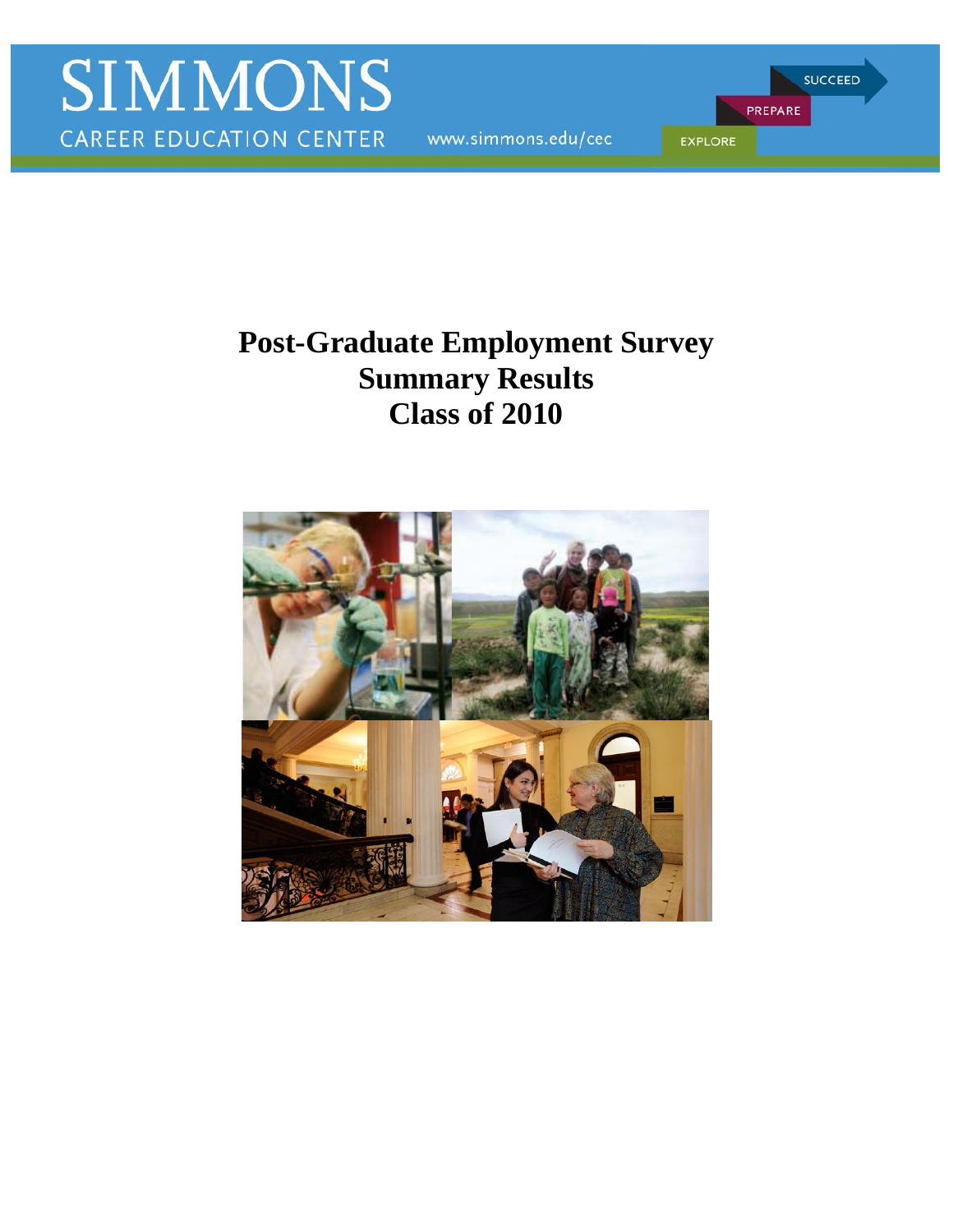Each year Simmons College surveys recent undergraduates one year out to determine their employment and/or further education status. The most recent survey was conducted in the spring of 2011 for the Class of 2010. The following is a summary of the results from that survey:

# **RESPONSE RATE**

| <b>Response Rate:</b>         | 57% |
|-------------------------------|-----|
| <b>Total Number Surveyed:</b> | 397 |
| <b>Total Responses:</b>       | 227 |

# **Largest Majors and Response Rate:**

| <b>Department</b>    | Rank | <b>Total Grads</b> | <b>Response Rate</b> |
|----------------------|------|--------------------|----------------------|
| <b>Nursing</b>       |      | 102                | 55%                  |
| <b>Biology</b>       | 2    | 52                 | 62%                  |
| Communications       | 3    | 51                 | 63%                  |
| Management           |      | 30                 | 50%                  |
| Political Science/IR | 4    | 30                 | 63%                  |
| Psychology           |      | 30                 | 57%                  |
|                      |      |                    |                      |

# **OVERALL**

| <b>Overall Rate:</b> | 97% |
|----------------------|-----|
|----------------------|-----|

| <b>Full-time</b>                           |                                            |
|--------------------------------------------|--------------------------------------------|
| <b>Employed Full-time:</b>                 | 61%                                        |
| <b>Graduate School Full-time:</b>          | 19%                                        |
| <b>Employed and Grad School Full-time:</b> | <u>2%</u>                                  |
| <b>Full-time Rate:</b>                     | 83% (excludes "Other" in calculating rate) |
|                                            |                                            |

| Employed Part-time (temp, internship, etc.): | 14% |
|----------------------------------------------|-----|
| <b>Seeking Employment:</b>                   | 3%  |
| Other:                                       | 2%  |

# **EMPLOYMENT**

# **Top Fields of Employment:**

| Healthcare                        | 45% |
|-----------------------------------|-----|
| <b>Business &amp; Finance</b>     | 12% |
| <b>Communications &amp; Media</b> | 8%  |
| Human & Social Services           | 8%  |
| Sciences                          | 7%  |
| Education                         | .5% |
| Research & Consulting             | २%  |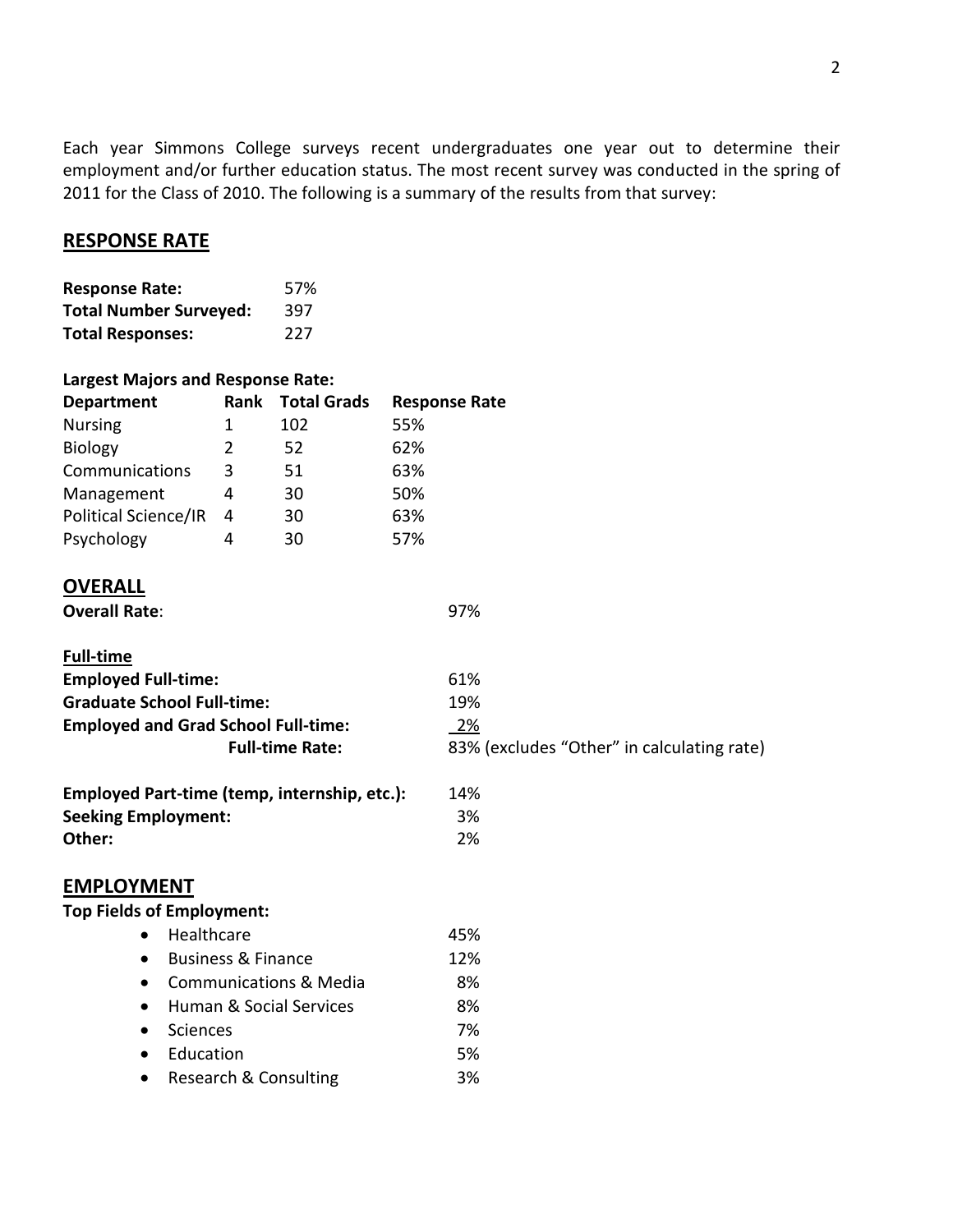#### **Top Employers:**

- Beth Israel Deaconess Medical Center
- Brigham & Women's Hospital
- Children's Hospital
- Commonwealth of Massachusetts
- Dana-Farber Cancer Institute

#### **Other Selected Employers:**

- Aetna, Inc.
- **•** Americorps VISTA
- Boston Healthcare for the Homeless
- Brown Brothers Harriman
- Changing Our World
- Citizens Bank
- CVS Pharmacy
- Eaton Vance

#### **Relation to major:**

• Related/Somewhat Related 89%

#### **Length of Job Search:**

- Within 3 months of graduation 33%
- 3-6 months after graduation 18%
- 6-12 months after graduation 28%

#### **Method of Finding Job (could select more than one):**

- Networking 41%
- Internet job site 26%
- Direct employer contact 25%
- Internship/clinical placement 12%

## **Salary:**

| Average Salary | \$40,867 |
|----------------|----------|
| Median Salary  | \$37,000 |

• Range \$12,000 - \$84,000

# **Location of Employment:**

| $\bullet$ | Massachusetts              | 69% |
|-----------|----------------------------|-----|
|           | Elsewhere in New England   | 15% |
| $\bullet$ | <b>Outside New England</b> | 16% |

• International 1%

- Hartford Hospital
- Harvard University
- John Hancock
- Massachusetts General Hospital
- Tufts Medical Center
- Hanover Insurance
- John Wiley & Sons
- Link Medicine
- NASDAQ
- O'Neill & Associates
- Peace Corps
- TJX
- Whole Foods